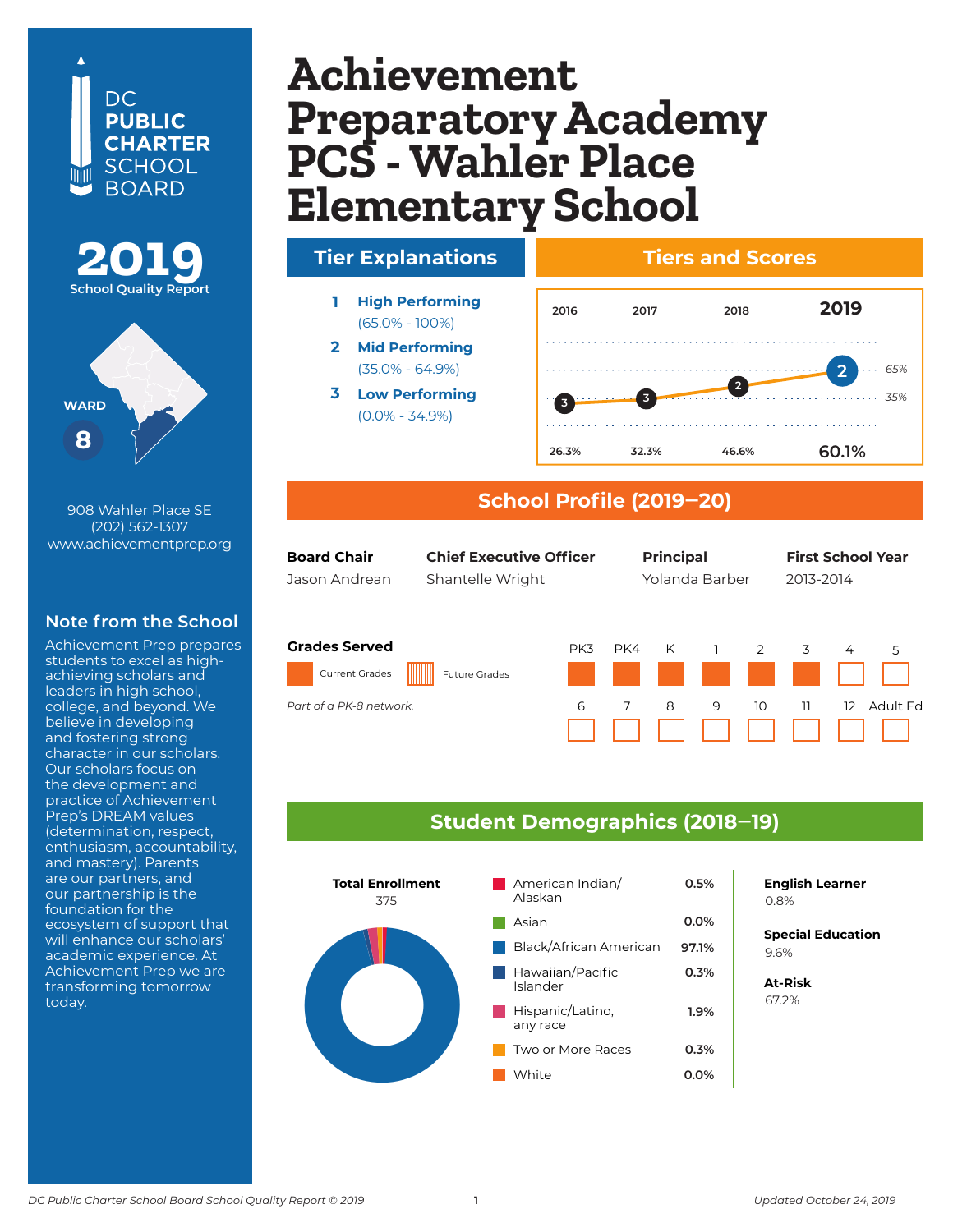# **Achievement Preparatory Academy PCS - Wahler Place ES**

**2019 School Quality Report**

| 2018-19 Grades Measured: PK3 - 3                                                                                              |             | Floor                    | <b>Score</b><br><b>Target</b> | 100           | <b>Points</b><br><b>Earned</b> | <b>Points</b><br><b>Possible</b> |  |  |  |
|-------------------------------------------------------------------------------------------------------------------------------|-------------|--------------------------|-------------------------------|---------------|--------------------------------|----------------------------------|--|--|--|
| <b>Student Progress (45 points): Academic Improvement Over Time</b>                                                           |             |                          |                               |               |                                |                                  |  |  |  |
| Growth on the school's NWEA MAP<br>assessment in reading                                                                      | $\circ$     | 30                       | (63.5)<br>70                  | 100           | 18.8                           | 22.5                             |  |  |  |
| Growth on the school's NWEA MAP<br>assessment in mathematics                                                                  | $\circ$     | 30                       | 65.0<br>70                    | 100           | 19.7                           | 22.5                             |  |  |  |
| Student Achievement (20 points): Approaching, Meeting, or Exceeding College and Career Ready Standards                        |             |                          |                               |               |                                |                                  |  |  |  |
| <b>PARCC: English Language Arts</b><br>Approaching College and Career Ready<br>and Above                                      | 0           | (32.3)                   |                               | 100           | 1.9                            | 6.0                              |  |  |  |
| College and Career Ready                                                                                                      | $\mathbf 0$ | 14.5                     | 58.8                          | 100           | 1.0                            | 4.0                              |  |  |  |
| <b>PARCC: Mathematics</b><br>Approaching College and Career Ready<br>and Above                                                | $\mathbf 0$ |                          | 48.4                          | 100           | 2.9                            | 6.0                              |  |  |  |
| College and Career Ready                                                                                                      | $\mathbf 0$ | (19.4)                   | 64.2                          | 100           | 1.2                            | 4.0                              |  |  |  |
| Gateway (5 points): Outcomes in Key Subjects that Predict Returning Students' Future Educational Success                      |             |                          |                               |               |                                |                                  |  |  |  |
| 3rd Grade English Language Arts<br>College and Career Ready                                                                   | $\mathbf 0$ | 13.2                     | 58.5                          | 100           | 1.1                            | 5.0                              |  |  |  |
| <b>8th Grade Mathematics</b><br>College and Career Ready                                                                      | $\Omega$    |                          | 61.6                          | 100           |                                |                                  |  |  |  |
| School Environment (30 points): Predictors of Future Student Progress and Achievement                                         |             |                          |                               |               |                                |                                  |  |  |  |
| Attendance<br>In-seat attendance                                                                                              | $\circ$     |                          |                               | 88.8<br>85 95 | 3.4                            | 9.0                              |  |  |  |
| Re-enrollment<br>Percent of eligible students who re-enrolled                                                                 | $\bigcirc$  |                          | (64.4)<br>67                  | 92            | 0.0                            | 9.0                              |  |  |  |
| <b>Teacher Interaction Observations:</b><br><b>Classroom Assessment Scoring</b><br>System (CLASS)<br><b>Emotional Support</b> | $\circ$     |                          | 4.5                           | 5.9<br>6<br>7 | 3.9                            | 4.0                              |  |  |  |
| Classroom Organization                                                                                                        | $\circ$     |                          | 4.5                           | 5.9<br>7<br>6 | 3.8                            | 4.0                              |  |  |  |
| <b>Instructional Support</b>                                                                                                  | $\circ$     | 3.2<br>$\overline{2}$    | 4                             | 7             | 2.4                            | 4.0                              |  |  |  |
| <b>TOTAL SCORE 60.1</b>                                                                                                       |             | <b>TIER</b> <sup>2</sup> |                               |               | <b>60.1</b> out of             | 100                              |  |  |  |

*For a more detailed explanation of the categories, see our technical guide. Updated October 24, 2019*